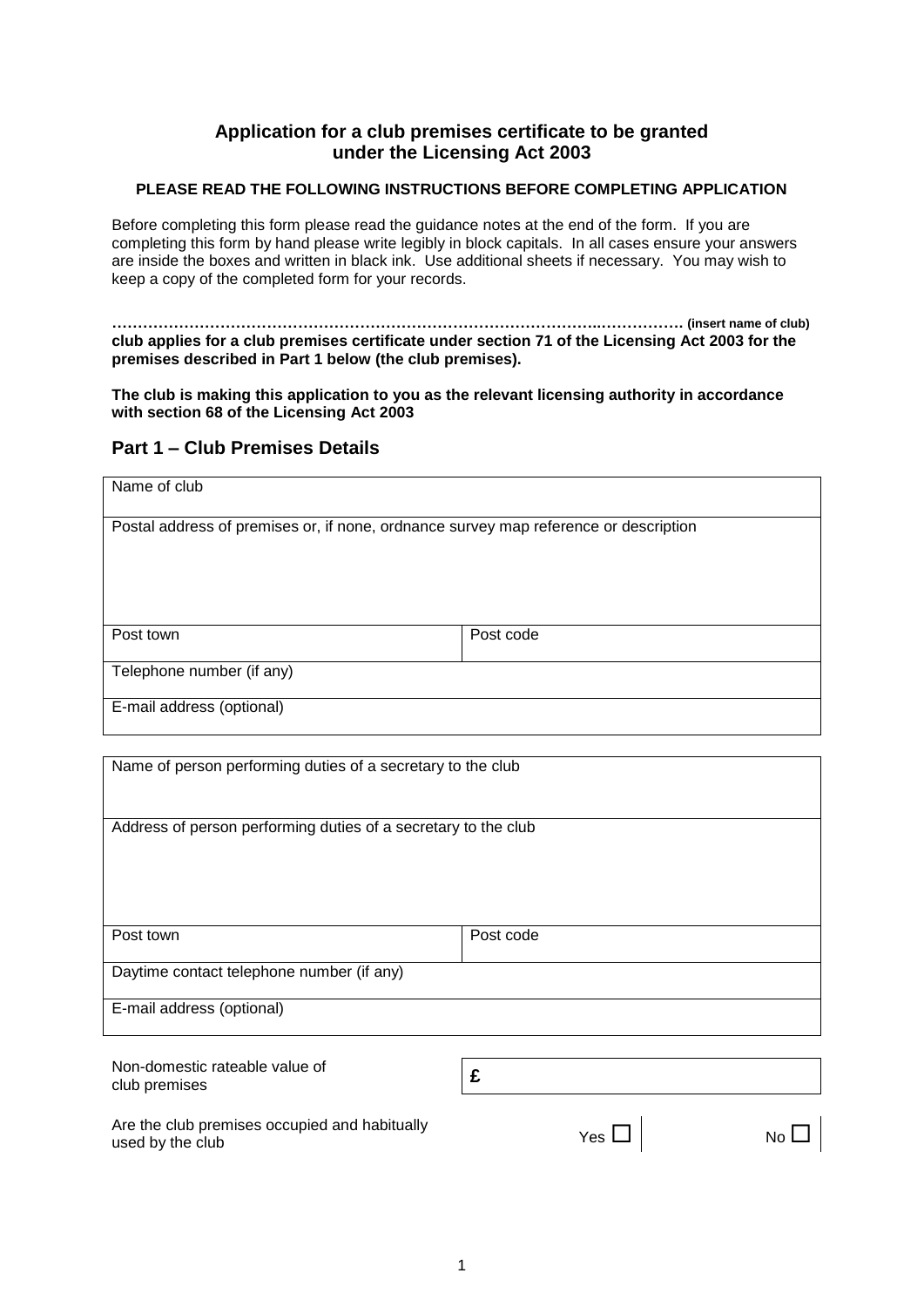### **Part 2 – Club Operating Schedule**

|                                                                                                   | <b>Day</b> | <b>Month</b> | Year |  |
|---------------------------------------------------------------------------------------------------|------------|--------------|------|--|
| When do you want the club premises certificate to start?                                          |            |              |      |  |
|                                                                                                   | <b>Day</b> | <b>Month</b> | Year |  |
| If you wish the certificate to be valid only for a limited<br>period, when do you want it to end? |            |              |      |  |
| General description of club (please read guidance note 1)                                         |            |              |      |  |
|                                                                                                   |            |              |      |  |
|                                                                                                   |            |              |      |  |
|                                                                                                   |            |              |      |  |
|                                                                                                   |            |              |      |  |
|                                                                                                   |            |              |      |  |
|                                                                                                   |            |              |      |  |
|                                                                                                   |            |              |      |  |
|                                                                                                   |            |              |      |  |
|                                                                                                   |            |              |      |  |
|                                                                                                   |            |              |      |  |
|                                                                                                   |            |              |      |  |
|                                                                                                   |            |              |      |  |
|                                                                                                   |            |              |      |  |
|                                                                                                   |            |              |      |  |
|                                                                                                   |            |              |      |  |

If 5,000 or more people attend the premises at any one time please state the number expected to attend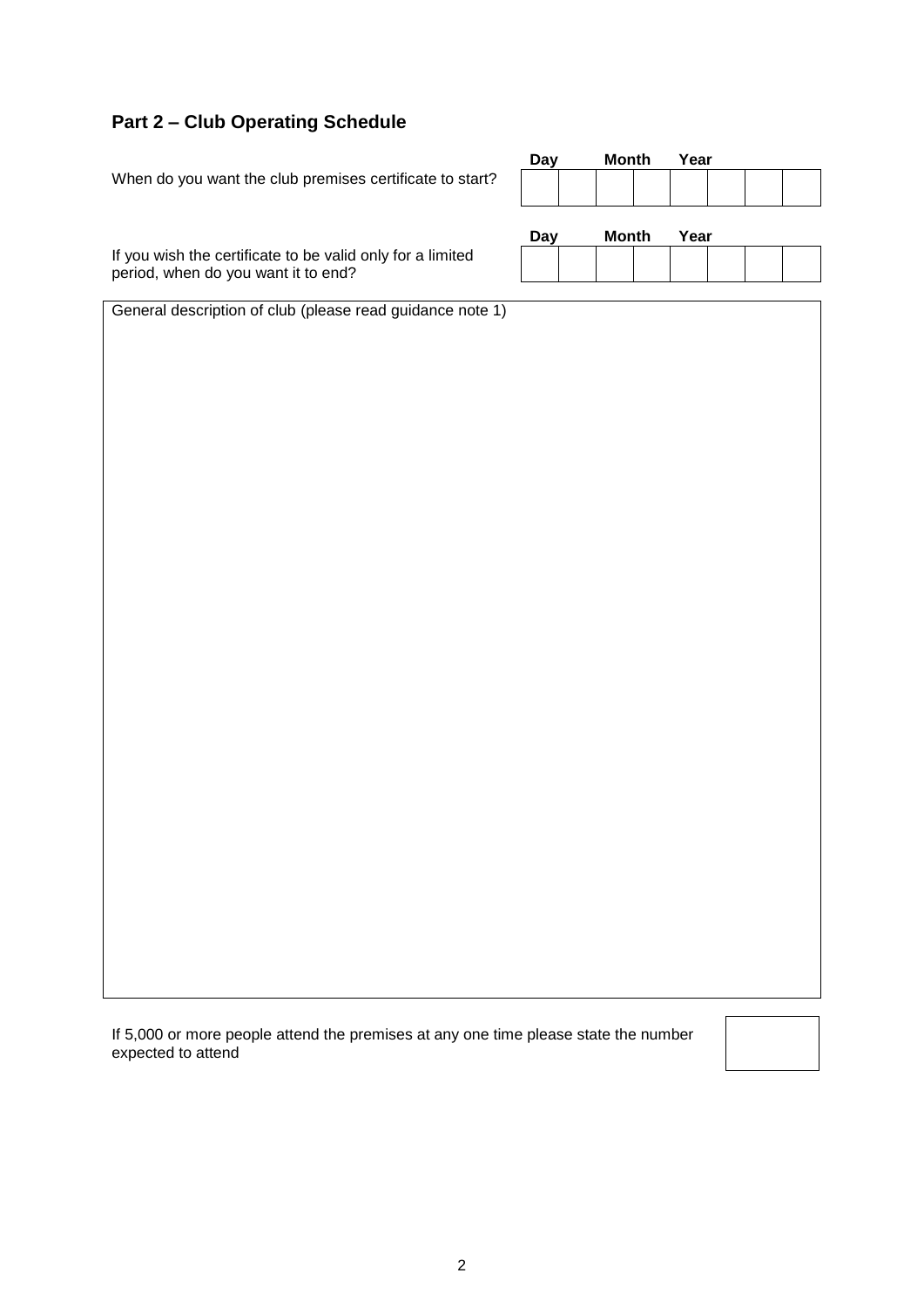What qualifying club activities do you intend to conduct on the club premises

### **Please tick all that apply**

### **Provision of regulated entertainment** (please read guidance note 2)

| a) | plays (if ticking yes, fill in box A)                                                                                                                    |  |
|----|----------------------------------------------------------------------------------------------------------------------------------------------------------|--|
| b) | films (if ticking yes, fill in box B)                                                                                                                    |  |
| c) | indoor sporting events (if ticking yes, fill in box C)                                                                                                   |  |
| d) | boxing or wrestling entertainment (if ticking yes, fill in box D)                                                                                        |  |
| e) | live music (if ticking yes, fill in box E)                                                                                                               |  |
| f) | recorded music (if ticking yes, fill in box F)                                                                                                           |  |
| g) | performance of dance (if ticking yes, fill in box G)                                                                                                     |  |
| h) | anything of a similar description to that falling within (e), (f) or $(g)$<br>(if ticking yes, fill in box $H$ )                                         |  |
|    | The supply of alcohol by or on behalf of a club to, or to the order of, a member<br>of the club (if ticking yes, fill in box I)                          |  |
|    | The sale by retail of alcohol by or on behalf of a club to a guest of a member<br>of the club for consumption on the premises where the sale takes place |  |
|    | (if ticking yes. Fill in box J)                                                                                                                          |  |
|    |                                                                                                                                                          |  |

### **In all cases complete boxes K and L**

### **A**

| <b>Plays</b>                                               |              |               | Will the performance of a play take place indoors or                                                                                                                                                  | <b>Indoors</b>  |  |
|------------------------------------------------------------|--------------|---------------|-------------------------------------------------------------------------------------------------------------------------------------------------------------------------------------------------------|-----------------|--|
| Standard days and timings<br>(please read guidance note 7) |              |               | outdoors or both – please tick $(v)$ (please read guidance<br>note 3)                                                                                                                                 | <b>Outdoors</b> |  |
| Day                                                        | <b>Start</b> | <b>Finish</b> |                                                                                                                                                                                                       | <b>Both</b>     |  |
| Mon                                                        |              |               | Please give further details here (please read guidance note 4)                                                                                                                                        |                 |  |
| <b>Tue</b>                                                 |              |               |                                                                                                                                                                                                       |                 |  |
| Wed                                                        |              |               | State any seasonal variations for performing play (please read guidance note 5)                                                                                                                       |                 |  |
| <b>Thur</b>                                                |              |               |                                                                                                                                                                                                       |                 |  |
| Fri                                                        |              |               | Non standard timings. Where you intend to use the premises for the performance<br>of plays at different times to those listed in the column on the left, please list<br>(please read guidance note 6) |                 |  |
| Sat                                                        |              |               |                                                                                                                                                                                                       |                 |  |
| Sun                                                        |              |               |                                                                                                                                                                                                       |                 |  |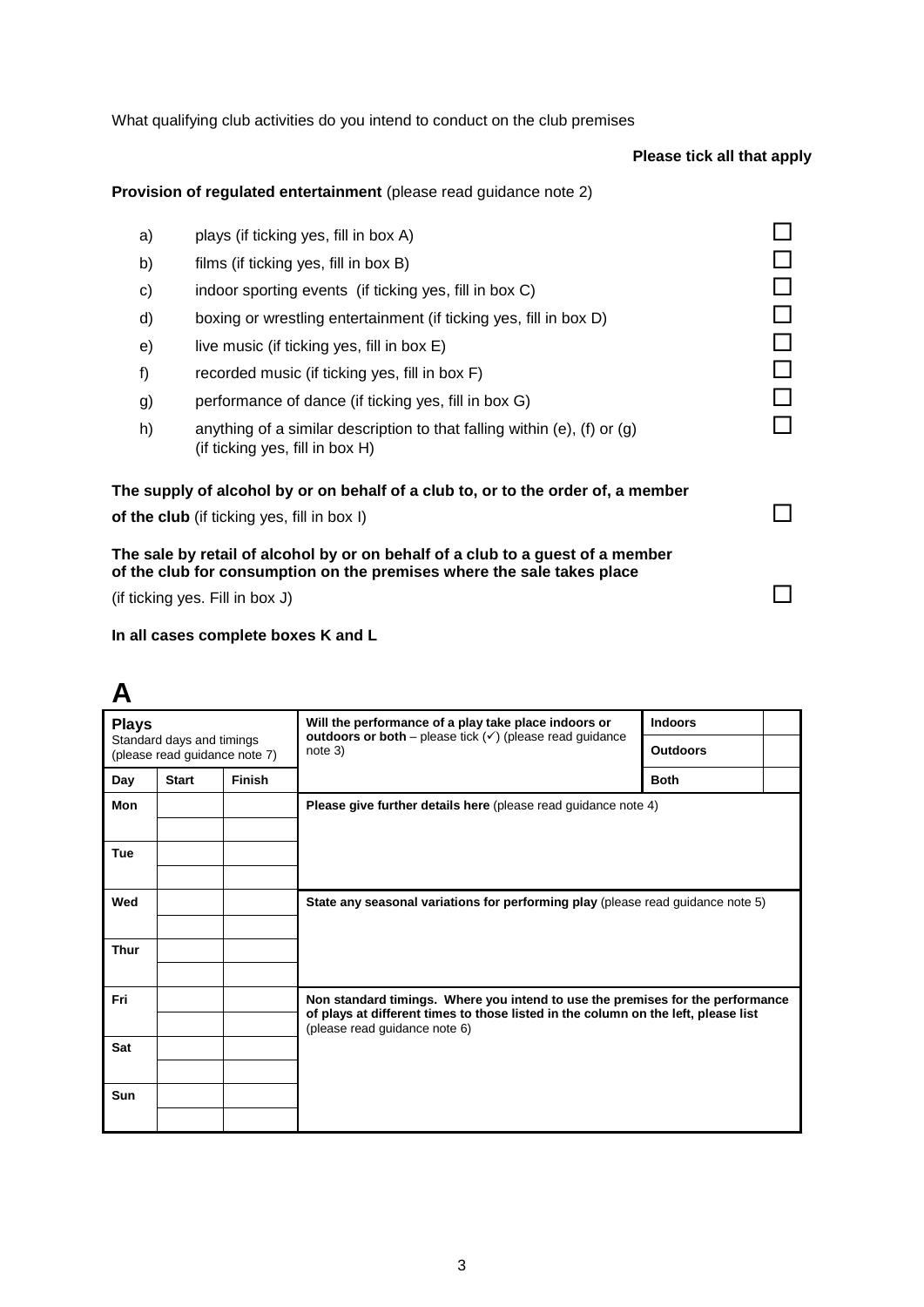# **B**

| <b>Films</b>                                               |              |               | Will the exhibition of a films take place indoors or<br>outdoors or both – please tick $(v)$ (please read guidance<br>note 3)                                                                        | <b>Indoors</b>  |  |
|------------------------------------------------------------|--------------|---------------|------------------------------------------------------------------------------------------------------------------------------------------------------------------------------------------------------|-----------------|--|
| Standard days and timings<br>(please read guidance note 7) |              |               |                                                                                                                                                                                                      | <b>Outdoors</b> |  |
| Day                                                        | <b>Start</b> | <b>Finish</b> |                                                                                                                                                                                                      | <b>Both</b>     |  |
| <b>Mon</b>                                                 |              |               | <b>Please give further details here</b> (please read guidance note 4)                                                                                                                                |                 |  |
| <b>Tue</b>                                                 |              |               |                                                                                                                                                                                                      |                 |  |
| Wed                                                        |              |               | State any seasonal variations for the exhibition of films (please read guidance note<br>5)                                                                                                           |                 |  |
| <b>Thur</b>                                                |              |               |                                                                                                                                                                                                      |                 |  |
| Fri                                                        |              |               | Non standard timings. Where you intend to use the premises for the exhibition of<br>films at different times to those listed in the column on the left, please list (please<br>read guidance note 6) |                 |  |
| Sat                                                        |              |               |                                                                                                                                                                                                      |                 |  |
| Sun                                                        |              |               |                                                                                                                                                                                                      |                 |  |

# **C**

| Indoor sporting events<br>Standard days and timings<br>(please read guidance note 7) |              |               | Please give further details (please read guidance note 4)                                                                                                                                            |
|--------------------------------------------------------------------------------------|--------------|---------------|------------------------------------------------------------------------------------------------------------------------------------------------------------------------------------------------------|
| Day                                                                                  | <b>Start</b> | <b>Finish</b> |                                                                                                                                                                                                      |
| Mon                                                                                  |              |               |                                                                                                                                                                                                      |
| <b>Tue</b>                                                                           |              |               | State any seasonal variations for indoor sporting events (please read guidance note<br>5)                                                                                                            |
| Wed                                                                                  |              |               |                                                                                                                                                                                                      |
| <b>Thur</b>                                                                          |              |               |                                                                                                                                                                                                      |
| Fri                                                                                  |              |               | Non standard timings. Where you intend to use the premises for indoor sporting<br>events at different times to those listed in the column on the left, please list.<br>(please read guidance note 6) |
| Sat                                                                                  |              |               |                                                                                                                                                                                                      |
| Sun                                                                                  |              |               |                                                                                                                                                                                                      |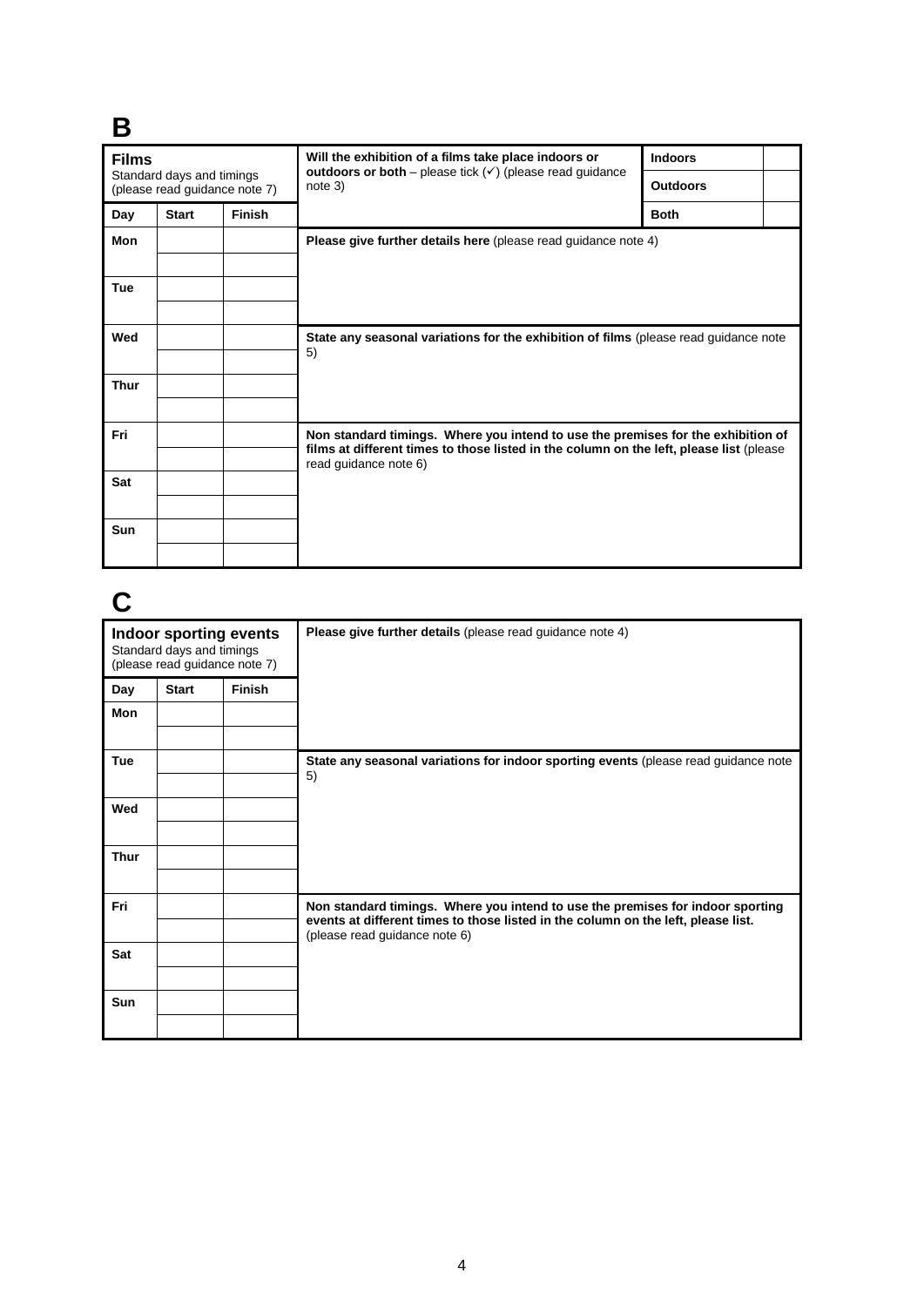# **D**

| <b>Boxing or wrestling</b>                                                  |              |               | Will the boxing or wrestling entertainment take place<br>indoors or outdoors or both – please tick $(\checkmark)$ (please                                                                                       | <b>Indoors</b>  |  |
|-----------------------------------------------------------------------------|--------------|---------------|-----------------------------------------------------------------------------------------------------------------------------------------------------------------------------------------------------------------|-----------------|--|
| entertainment<br>Standard days and timings<br>(please read guidance note 7) |              |               | read guidance note 3)                                                                                                                                                                                           | <b>Outdoors</b> |  |
| Day                                                                         | <b>Start</b> | <b>Finish</b> |                                                                                                                                                                                                                 | <b>Both</b>     |  |
| Mon                                                                         |              |               | Please give further details here (please read guidance note 4)                                                                                                                                                  |                 |  |
| <b>Tue</b>                                                                  |              |               |                                                                                                                                                                                                                 |                 |  |
| Wed                                                                         |              |               | State any seasonal variations for the boxing or wrestling entertainment (please<br>read guidance note 5)                                                                                                        |                 |  |
| <b>Thur</b>                                                                 |              |               |                                                                                                                                                                                                                 |                 |  |
| Fri                                                                         |              |               | Non standard timings. Where you intend to use the premises for boxing or<br>wrestling entertainment at different times to those listed in the column on the left,<br>please list. (please read guidance note 6) |                 |  |
| Sat                                                                         |              |               |                                                                                                                                                                                                                 |                 |  |
| Sun                                                                         |              |               |                                                                                                                                                                                                                 |                 |  |

## **E**

| Live music<br>Standard days and timings |              |               | Will the performance of live music take place indoors<br>or outdoors or both – please tick $(\checkmark)$ (please read                                                                                      | <b>Indoors</b>  |  |
|-----------------------------------------|--------------|---------------|-------------------------------------------------------------------------------------------------------------------------------------------------------------------------------------------------------------|-----------------|--|
| (please read guidance note 7)           |              |               | guidance note 3)                                                                                                                                                                                            | <b>Outdoors</b> |  |
| Day                                     | <b>Start</b> | <b>Finish</b> |                                                                                                                                                                                                             | <b>Both</b>     |  |
| <b>Mon</b>                              |              |               | Please give further details here (please read guidance note 4)                                                                                                                                              |                 |  |
| <b>Tue</b>                              |              |               |                                                                                                                                                                                                             |                 |  |
| Wed                                     |              |               | State any seasonal variations for the performance of live music (please read<br>guidance note 5)                                                                                                            |                 |  |
| <b>Thur</b>                             |              |               |                                                                                                                                                                                                             |                 |  |
| Fri                                     |              |               | Non standard timings. Where you intend to use the premises for the performance<br>of live music at different times to those listed in the column on the left, please list.<br>(Please read guidance note 6) |                 |  |
| Sat                                     |              |               |                                                                                                                                                                                                             |                 |  |
| Sun                                     |              |               |                                                                                                                                                                                                             |                 |  |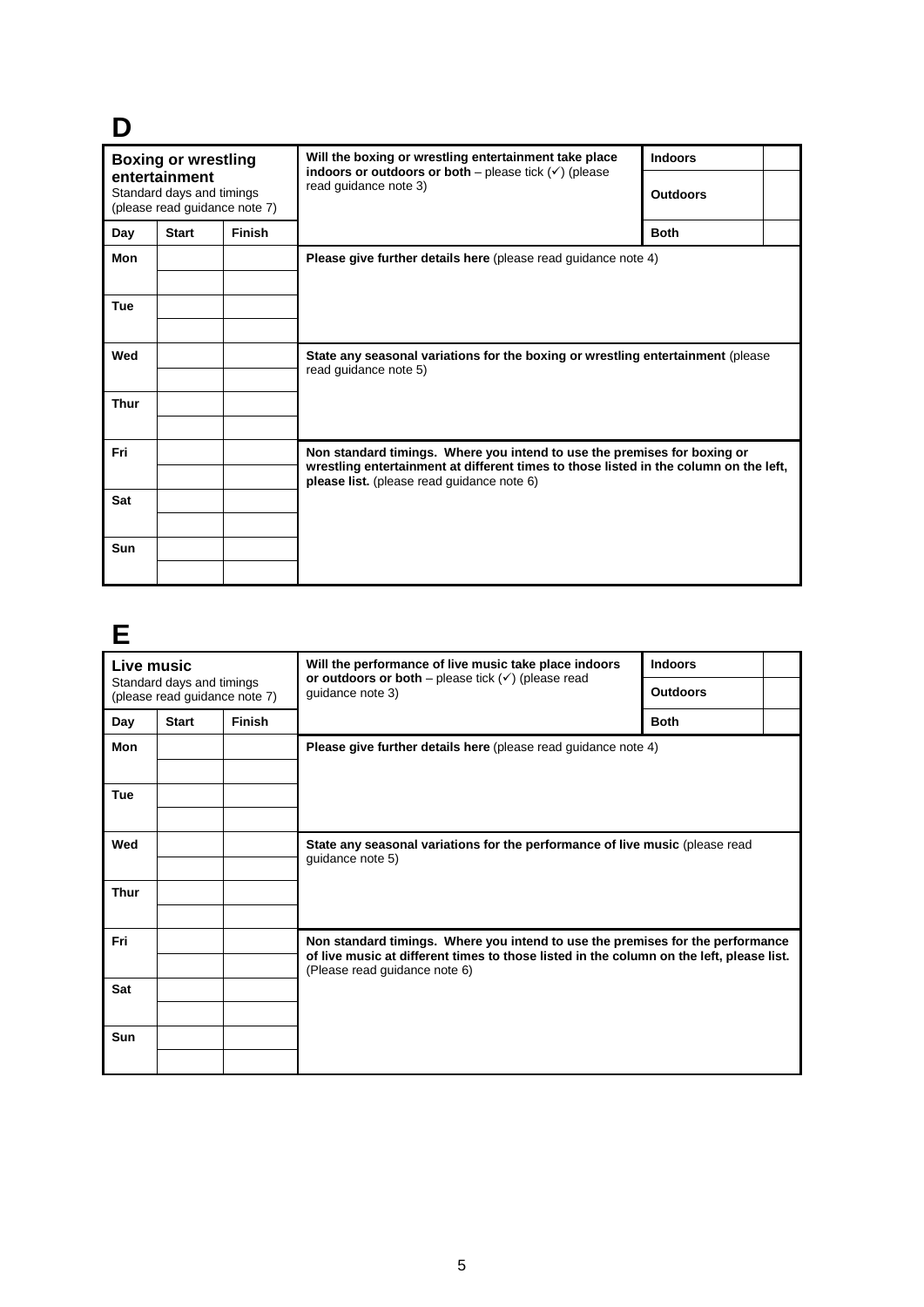| <b>Recorded music</b> |                           |                               | Will the playing of recorded music take place indoors                                                                             | <b>Indoors</b>  |  |
|-----------------------|---------------------------|-------------------------------|-----------------------------------------------------------------------------------------------------------------------------------|-----------------|--|
|                       | Standard days and timings | (please read guidance note 7) | or outdoors or both – please tick $(\checkmark)$ (please read<br>quidance note 3)                                                 | <b>Outdoors</b> |  |
| Day                   | <b>Start</b>              | <b>Finish</b>                 |                                                                                                                                   | <b>Both</b>     |  |
| Mon                   |                           |                               | Please give further details here (please read guidance note 4)                                                                    |                 |  |
|                       |                           |                               |                                                                                                                                   |                 |  |
| <b>Tue</b>            |                           |                               |                                                                                                                                   |                 |  |
|                       |                           |                               |                                                                                                                                   |                 |  |
| Wed                   |                           |                               | State any seasonal variations for the playing of recorded music (please read<br>quidance note 5)                                  |                 |  |
| <b>Thur</b>           |                           |                               |                                                                                                                                   |                 |  |
|                       |                           |                               |                                                                                                                                   |                 |  |
| Fri                   |                           |                               | Non standard timings. Where you intend to use the premises for the playing of                                                     |                 |  |
|                       |                           |                               | recorded music at different times to those listed in the column on the left, please<br><b>list.</b> (please read guidance note 6) |                 |  |
| Sat                   |                           |                               |                                                                                                                                   |                 |  |
|                       |                           |                               |                                                                                                                                   |                 |  |
| Sun                   |                           |                               |                                                                                                                                   |                 |  |
|                       |                           |                               |                                                                                                                                   |                 |  |

### **G**

|                                                            | Performance of dance |               | Will the performance of dance take place indoors or<br>outdoors or both – please tick $(v)$ (please read guidance                                                                                      | <b>Indoors</b>  |  |
|------------------------------------------------------------|----------------------|---------------|--------------------------------------------------------------------------------------------------------------------------------------------------------------------------------------------------------|-----------------|--|
| Standard days and timings<br>(please read guidance note 7) |                      |               | note 3)                                                                                                                                                                                                | <b>Outdoors</b> |  |
| Day                                                        | <b>Start</b>         | <b>Finish</b> |                                                                                                                                                                                                        | <b>Both</b>     |  |
| <b>Mon</b>                                                 |                      |               | Please give further details here (please read guidance note 4)                                                                                                                                         |                 |  |
| <b>Tue</b>                                                 |                      |               |                                                                                                                                                                                                        |                 |  |
| Wed                                                        |                      |               | State any seasonal variations for the performance of dance (please read guidance<br>note 5)                                                                                                            |                 |  |
| <b>Thur</b>                                                |                      |               |                                                                                                                                                                                                        |                 |  |
| Fri                                                        |                      |               | Non standard timings. Where you intend to use the premises for the performance<br>of dance at different times to those listed in the column on the left, please list.<br>(please read guidance note 6) |                 |  |
| Sat                                                        |                      |               |                                                                                                                                                                                                        |                 |  |
| Sun                                                        |                      |               |                                                                                                                                                                                                        |                 |  |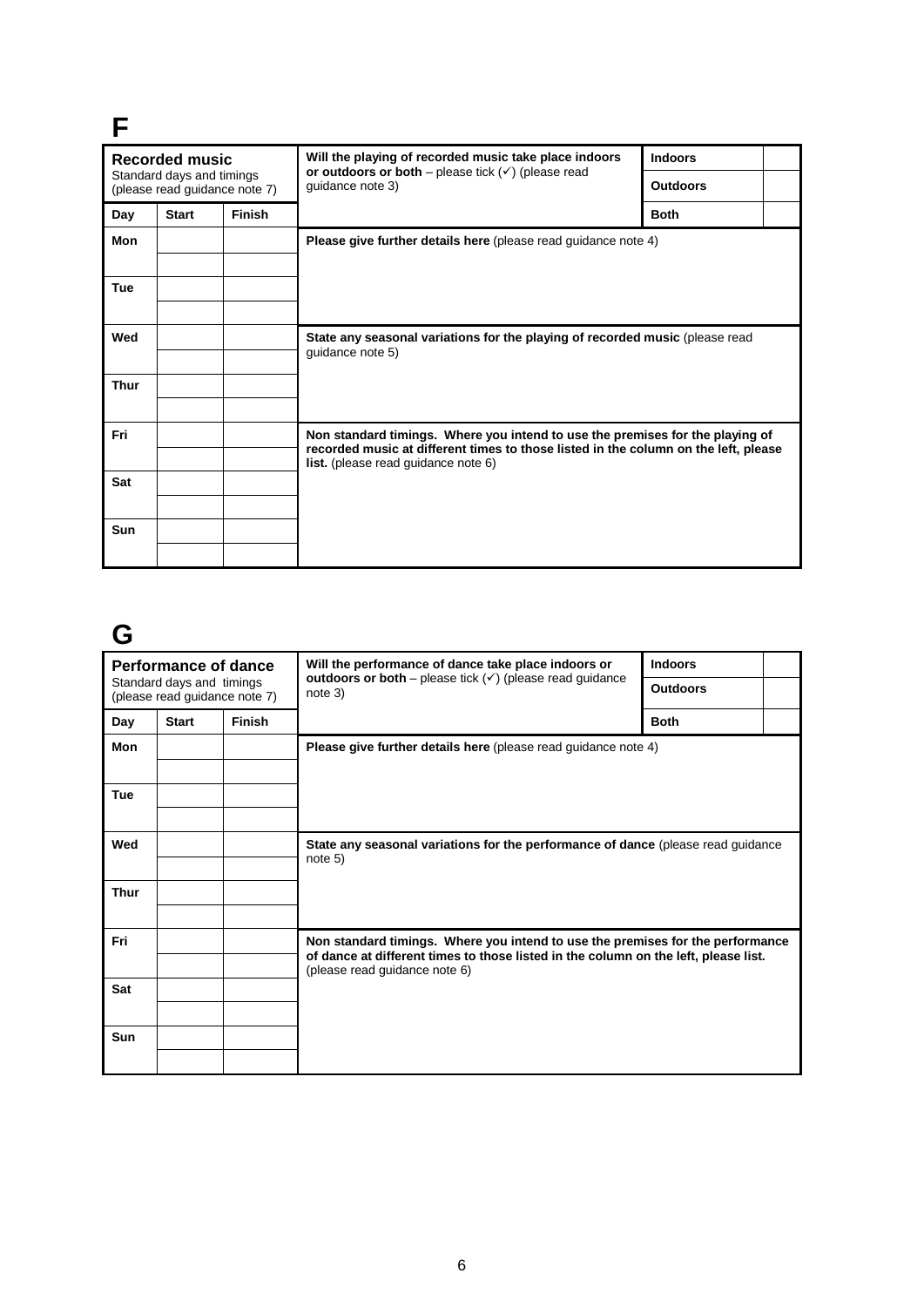# **H**

| Anything of a similar<br>description to that<br>falling within (e), (f) or<br>(g)<br>Standard days and timings<br>(please read guidance note 7) |              |        | Please give a description of the type of entertainment you will be providing                                                                                                                                                                         |                 |  |  |
|-------------------------------------------------------------------------------------------------------------------------------------------------|--------------|--------|------------------------------------------------------------------------------------------------------------------------------------------------------------------------------------------------------------------------------------------------------|-----------------|--|--|
|                                                                                                                                                 |              |        | Will the entertainment take place indoors or outdoors<br>or both – please tick $(\checkmark)$ (please read quidance note 3)                                                                                                                          | <b>Indoors</b>  |  |  |
|                                                                                                                                                 |              |        |                                                                                                                                                                                                                                                      | <b>Outdoors</b> |  |  |
| Day                                                                                                                                             | <b>Start</b> | Finish |                                                                                                                                                                                                                                                      | <b>Both</b>     |  |  |
| Mon                                                                                                                                             |              |        | Please give further details here (please read guidance note 4)                                                                                                                                                                                       |                 |  |  |
| Tue                                                                                                                                             |              |        |                                                                                                                                                                                                                                                      |                 |  |  |
| Wed                                                                                                                                             |              |        | State any seasonal variations for the entertainment of a similar description to that<br>falling within (e), (f) or (g) (please read guidance note $5$ )                                                                                              |                 |  |  |
| Thur                                                                                                                                            |              |        |                                                                                                                                                                                                                                                      |                 |  |  |
| Fri                                                                                                                                             |              |        | Non standard timings. Where you intend to use the premises for the<br>entertainment of a similar description to that falling within e), f) or g) at different<br>times to those listed in the column on the left, please list. (please read quidance |                 |  |  |
| Sat                                                                                                                                             |              |        | note 6)                                                                                                                                                                                                                                              |                 |  |  |
| Sun                                                                                                                                             |              |        |                                                                                                                                                                                                                                                      |                 |  |  |

## **I**

| <b>Supply of alcohol</b><br>Standard days and timings<br>(please read guidance note 7) |              |               | Will the supply of alcohol be for consumption on or off<br>the premises or both – please tick $(\checkmark)$ (please read<br>guidance note 8)                                                       | On the premises<br>Off the premises |  |
|----------------------------------------------------------------------------------------|--------------|---------------|-----------------------------------------------------------------------------------------------------------------------------------------------------------------------------------------------------|-------------------------------------|--|
| Day                                                                                    | <b>Start</b> | <b>Finish</b> |                                                                                                                                                                                                     | <b>Both</b>                         |  |
| Mon                                                                                    |              |               | State any seasonal variations for the supply of alcohol (please read guidance note<br>5)                                                                                                            |                                     |  |
| Tue                                                                                    |              |               |                                                                                                                                                                                                     |                                     |  |
| Wed                                                                                    |              |               |                                                                                                                                                                                                     |                                     |  |
| <b>Thur</b>                                                                            |              |               | Non standard timings. Where you intend to use the premises for the supply of<br>alcohol at different times to those listed in the column on the left, please list.<br>(please read guidance note 6) |                                     |  |
| Fri                                                                                    |              |               |                                                                                                                                                                                                     |                                     |  |
| Sat                                                                                    |              |               |                                                                                                                                                                                                     |                                     |  |
| <b>Sun</b>                                                                             |              |               |                                                                                                                                                                                                     |                                     |  |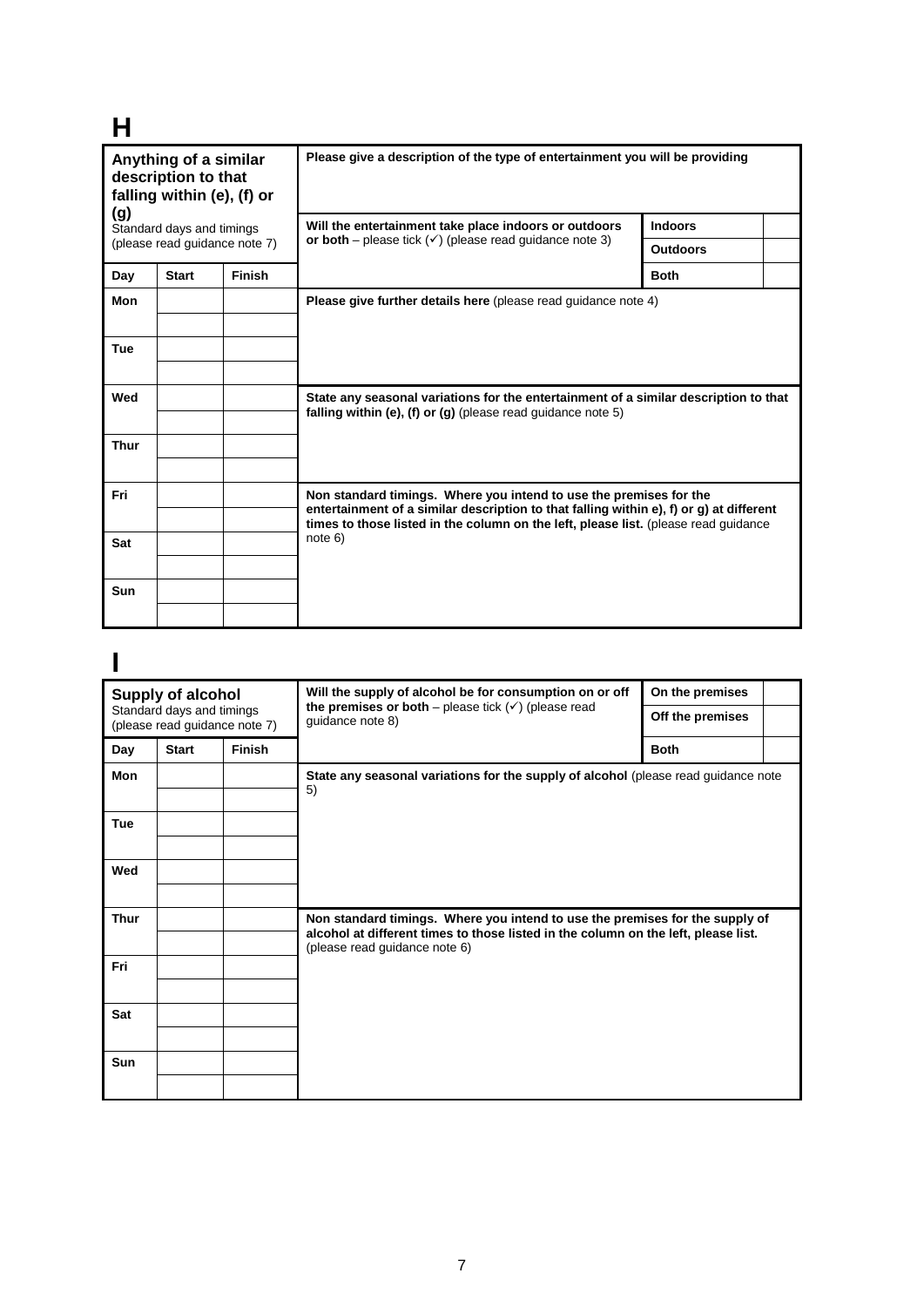### **J**

| <b>Hours club premises</b><br>are open to members<br>and guests<br>Standard days and timings<br>(please read guidance note 7) |              |               | State any seasonal variations (please read guidance note 5)                                                          |
|-------------------------------------------------------------------------------------------------------------------------------|--------------|---------------|----------------------------------------------------------------------------------------------------------------------|
| Day                                                                                                                           | <b>Start</b> | <b>Finish</b> |                                                                                                                      |
| Mon                                                                                                                           |              |               |                                                                                                                      |
| <b>Tue</b>                                                                                                                    |              |               |                                                                                                                      |
| Wed                                                                                                                           |              |               |                                                                                                                      |
|                                                                                                                               |              |               | Non standard timings. Where you intend to open the premises to be open to the                                        |
| <b>Thur</b>                                                                                                                   |              |               | public at different times from those listed in the column on the left, please list.<br>(please read guidance note 6) |
| Fri                                                                                                                           |              |               |                                                                                                                      |
| Sat                                                                                                                           |              |               |                                                                                                                      |
|                                                                                                                               |              |               |                                                                                                                      |
| Sun                                                                                                                           |              |               |                                                                                                                      |
|                                                                                                                               |              |               |                                                                                                                      |

### **K**

**Please highlight any adult entertainment or services, activities, other entertainment or matters ancillary to the use of the premises that may give rise to concern in respect of children** (please read guidance note 9)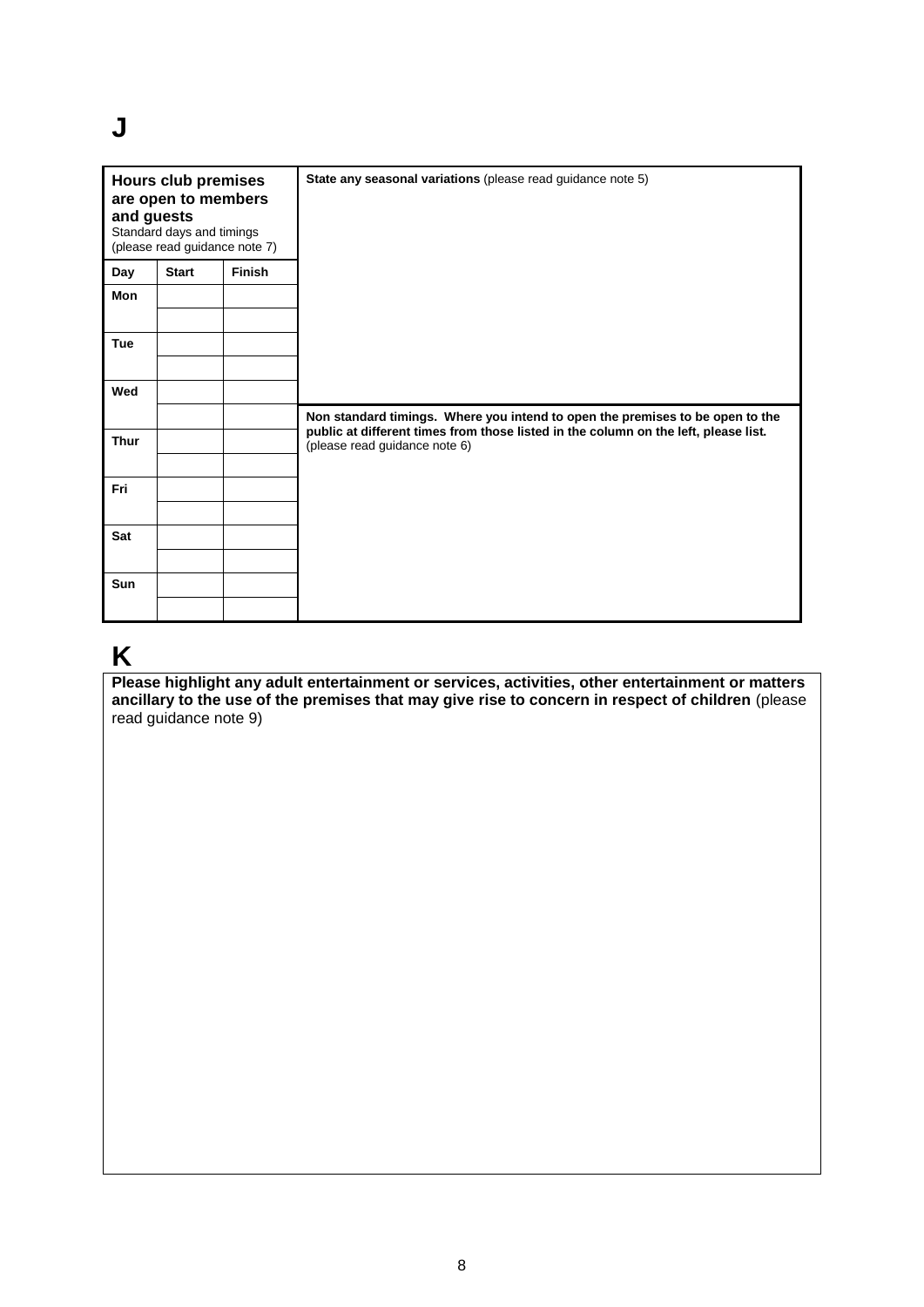### **L**

**Describe the steps you intend to take to promote the four licensing objectives:**

**a) General – all four licensing objectives (b, c, d, e)** (please read guidance note 10)

#### **b) The prevention of crime and disorder**

#### **c) Public safety**

### **d) The prevention of public nuisance**

**e) The protection of children from harm**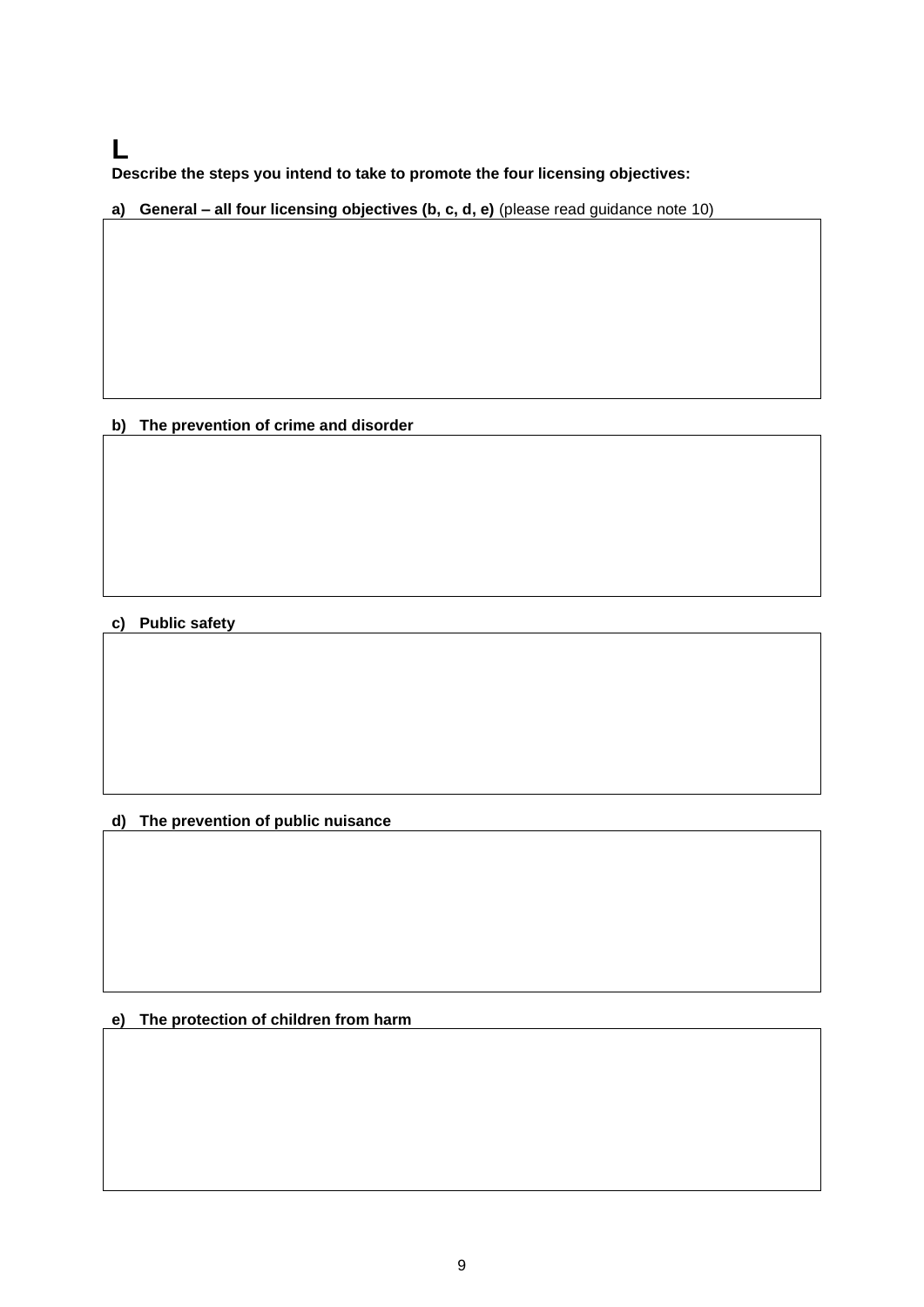#### **Checklist**

Please tick to indicate agreement

- I have made or enclosed payment of the fee
- I have enclosed the plan of the premises  $\Box$
- I have sent copies of this application and the plan to responsible authorities
- I have completed and enclosed the club declaration and enclose a copy of the club rules
- I understand that I must now advertise my application
- I understand that if I do not comply with the above requirements my application will be rejected

**IT IS AN OFFENCE, UNDER SECTION 158 OF THE LICENSING ACT 2003 TO MAKE A FALSE STATEMENT IN OR IN CONNECTION WITH THIS APPLICATION. THOSE WHO MAKE A FALSE STATEMENT MAY BE LIABLE ON SUMMARY CONVICTION TO A FINE OF ANY AMOUNT.**

**Part 3 – Signatures** (please read guidance note 10)

**I ……………………………………………………………………………………..………….. (insert full name) make this application on behalf of the club and have authority to bind the club.**

Signature ……………………………………………………………………………………………………….. Date ……………………………………………………………………………………………………………… Capacity ……………………… ………………………………………………………………………………..

| Address for correspondence associated with this application (please read guidance note 12) |           |  |  |  |
|--------------------------------------------------------------------------------------------|-----------|--|--|--|
|                                                                                            |           |  |  |  |
|                                                                                            |           |  |  |  |
|                                                                                            |           |  |  |  |
|                                                                                            |           |  |  |  |
| Post town                                                                                  | Post code |  |  |  |
| Telephone number (if any)                                                                  |           |  |  |  |
| If you would prefer us to correspond with you by email your email address                  |           |  |  |  |

#### **Notes for guidance**

- 1. Describe the premises, for example the type of premises, its general situation and layout and any other information which would be relevant to the licensing objectives. Where your application includes off-supplies of alcohol and provides a place for consumption of these off-supplies you must include a description of where the place is and its proximity to the premises.
- 2. In terms of specific regulated entertainments please note that:
	- Plays: no licence is required for performances between 08:00 and 23.00 on any day, provided that the audience does not exceed 500.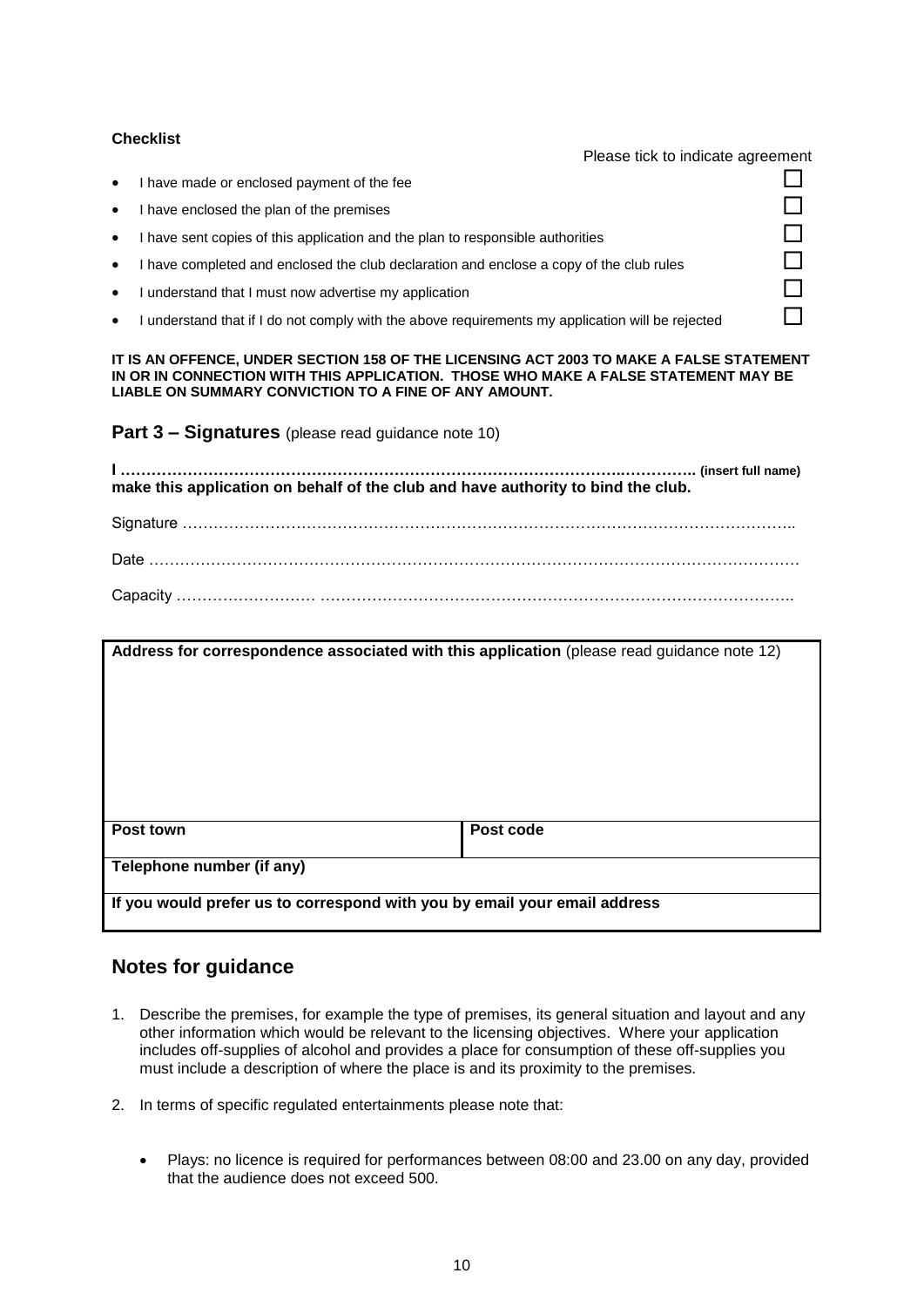- Films: no licence is required for 'not-for-profit' film exhibition held in community premises between 08.00 and 23.00 on any day provided that the audience does not exceed 500 and the organiser (a) gets consent to the screening from a person who is responsible for the premises; and (b) ensures that each such screening abides by age classification ratings.
- Indoor sporting events: no licence is required for performances between 08.00 and 23.00 on any day, provided that the audience does not exceed 1000.
- Boxing or Wrestling Entertainment: no licence is required for a contest, exhibition or display of Greco-Roman wrestling, or freestyle wrestling between 08.00 and 23.00 on any day, provided that the audience does not exceed 1000. Combined fighting sports – defined as a contest, exhibition or display which combines boxing or wrestling with one or more martial arts – are licensable as a boxing or wrestling entertainment rather than an indoor sporting event.
- Live music: no licence permission is required for:
	- $\circ$  a performance of unamplified live music between 08.00 and 23.00 on any day, on any premises.
	- o a performance of amplified live music between 08.00 and 23.00 on any day on premises authorised to sell alcohol for consumption on those premises, provided that the audience does not exceed 500.
	- o a performance of amplified live music between 08.00 and 23.00 on any day, in a workplace that is not licensed to sell alcohol on those premises, provided that the audience does not exceed 500.
	- o a performance of amplified live music between 08.00 and 23.00 on any day, in a church hall, village hall, community hall, or other similar community premises, that is not licensed by a premises licence to sell alcohol, provided that (a) the audience does not exceed 500, and (b) the organiser gets consent for the performance from a person who is responsible for the premises.
	- $\circ$  a performance of amplified live music between 08.00 and 23.00 on any day, at the non-residential premises of (i) a local authority, or (ii) a school, or (iii) a hospital, provided that (a) the audience does not exceed 500, and (b) the organiser gets consent for the performance on the relevant premises from: (i) the local authority concerned, or (ii) the school or (iii) the health care provider for the hospital.
- Recorded Music: no licence permission is required for:
	- $\circ$  any playing of recorded music between 08.00 and 23.00 on any day on premises authorised to sell alcohol for consumption on those premises, provided that the audience does not exceed 500.
	- $\circ$  any playing of recorded music between 08.00 and 23.00 on any day, in a church hall, village hall, community hall, or other similar community premises, that is not licensed by a premises licence to sell alcohol, provided that (a) the audience does not exceed 500, and (b) the organiser gets consent for the performance from a person who is responsible for the premises.
	- $\circ$  any playing of recorded music between 08.00 and 23.00 on any day, at the nonresidential premises of (i) a local authority, or (ii) a school, or (iii) a hospital, provided that (a) the audience does not exceed 500, and (b) the organiser gets consent for the performance on the relevant premises from: (i) the local authority concerned, or (ii) the school proprietor or (iii) the health care provider for the hospital.
- Dance: no licence is required for performances between 08.00 and 23.00 on any day, provided that the audience does not exceed 500. However, a performance which amounts to adult entertainment remains licensable.
- Cross activity exemptions: no licence is required between 08.00 and 23.00 on any day, with no limit on audience size for:
	- any entertainment taking place on the premises of the local authority where the entertainment is provided by or on behalf of the local authority;
	- o any entertainment taking place on the hospital premises of the health care provider where the entertainment is provided by or on behalf of the health care provider;